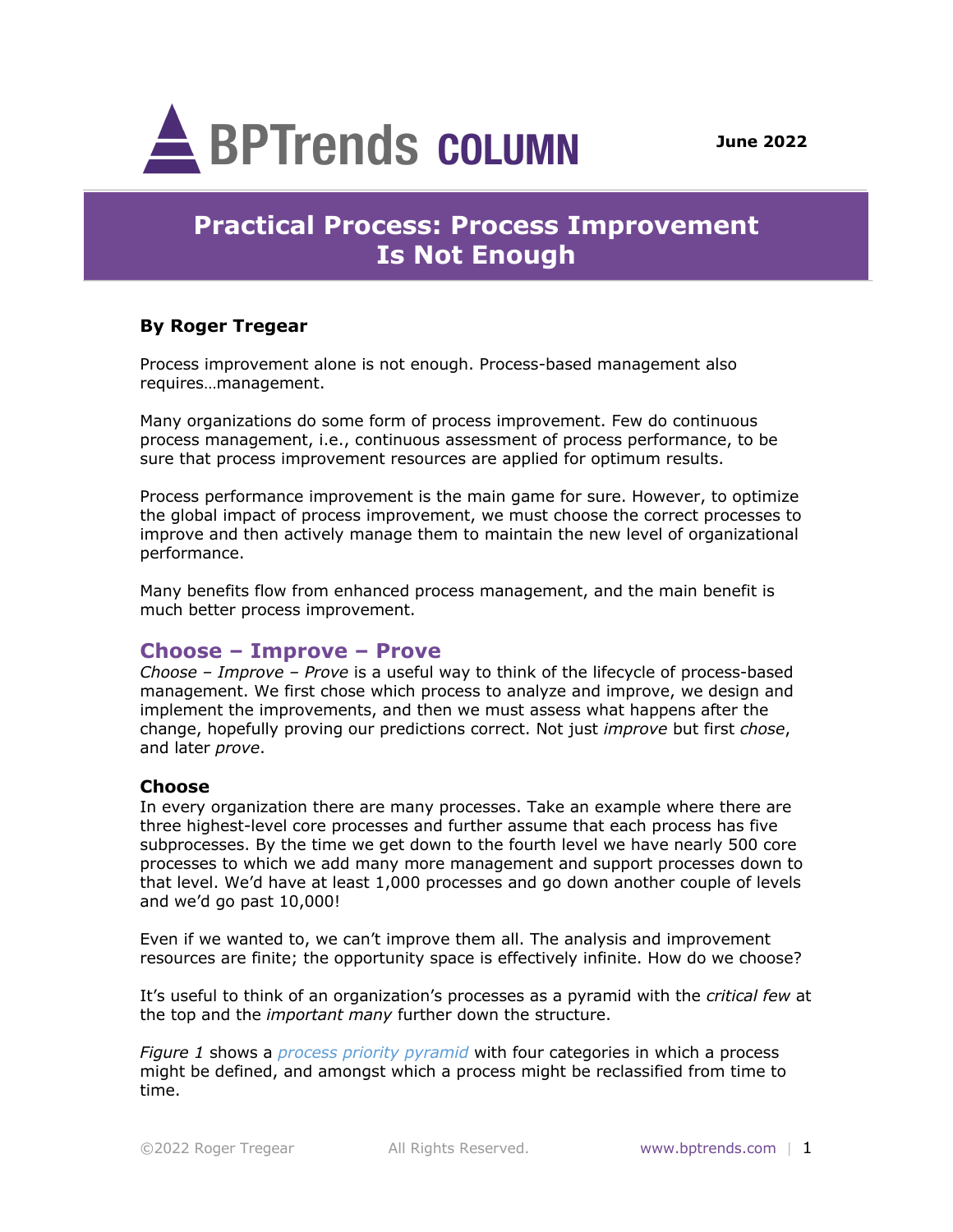At the base of the pyramid are the *Unknown Processes*, the thousands (or tens of thousands) of processes that will be never managed, never even named. We know they exist because every process has at least two subprocesses — it's processes all the way down! — but there will never be a reason to name and document them.



#### Figure 1: Process Priority Pyramid

At the next level up, we have *Named Processes.* All they have is a name, but they've made the cut and are out of the unknown thousands and into the hundreds that have at least been recognized. These are the processes that would be found in the basic three-level process architecture. Their purpose is to give structure and context to the ecosystem of processes.

A further refinement in the next category gives us the *Documented Processes*. These are processes for which there has been a good business reason to document them. Documentation would include some form of traditional process model as well as any other information or diagram that explains the purpose, context, and operation of the process.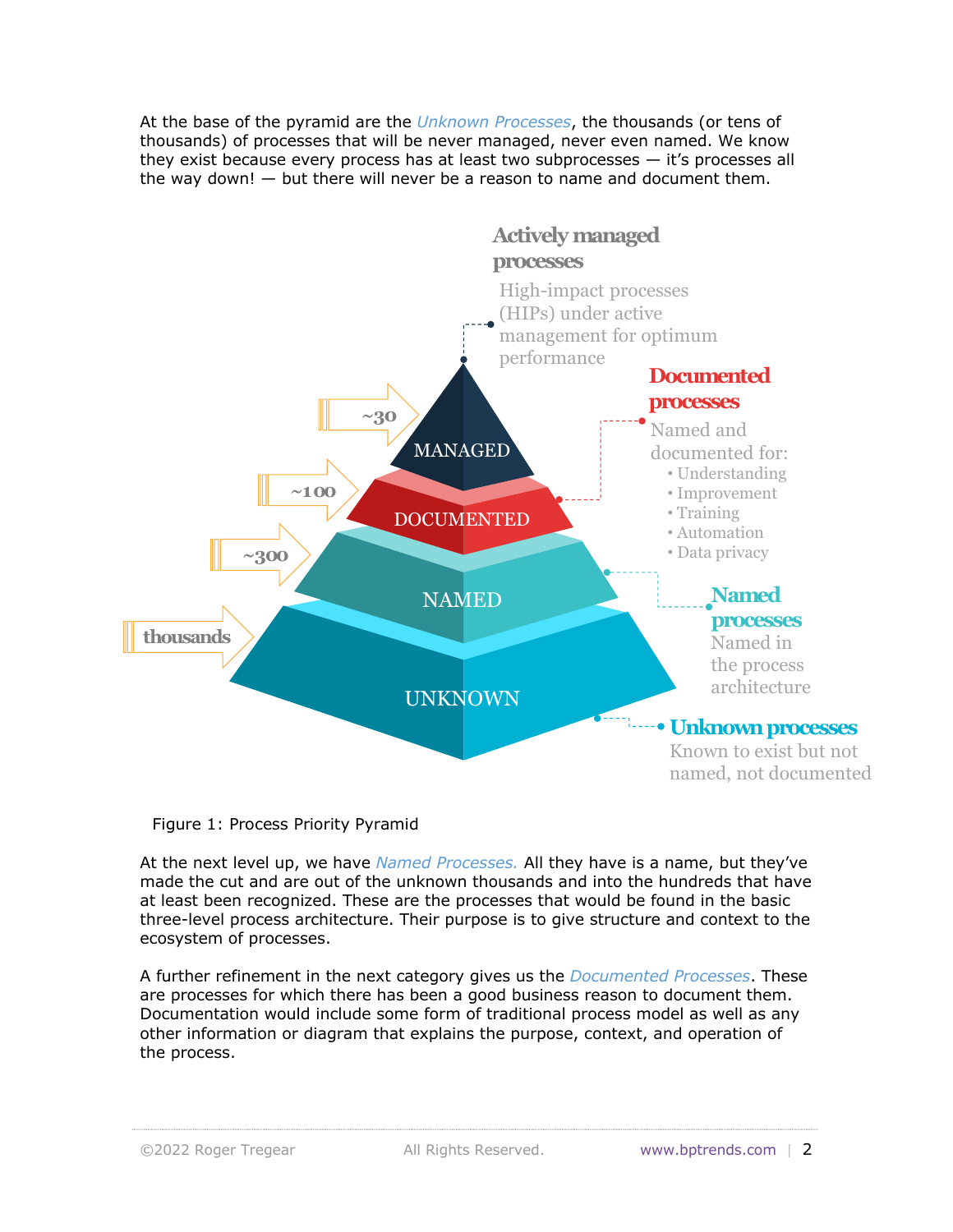The *Managed Processes* at the top of the pyramid are those that we must actively manage to assure quality performance. These are process that can have a significant impact—positive and/or negative—on organizational performance. They are often called the high-impact processes (HIPs).

Most organizations can identify, say, 30-50 HIPs where poor performance will cause follow-on problems. They can have a serious knock-on effect across the organization creating an avalanche of problems. Alternatively, it may also be that improvements in the performance of HIPs will have a positive multiplier effect on the performance of other processes.

There is no magic formula for the selection of HIPs. One 'easy' way to make the HIP selection, at least to establish a starting 'long list', is to include all second level core processes, any unique management and support processes, and any others that currently require particular attention.

Remember that our challenge was, and remains, to select the right processes for improvement so we can achieve optimum performance benefit. We can't get the best improvement unless we choose the right processes. In the *Choose – Improve – Prove* cycle we are still at *Choose*.

We've reduced the list substantially, but it probably remains at 40-50 processes and that is still a lot.

Two tools we use to further refine the list of candidate processes: pain/gain analysis and Tregear Circles.

I won't go into the details of pain/gain analysis here as it's a well-known technique and there are plenty of other references. Suffice to say that we look for those processes where change would deliver both the highest gain and resolve the greatest pain. This provides a practical method for prioritizing the set of processes.

The Tregear Circles have also been covered extensively in other places including here and here. Using the Tregear Circles is more a way of management life than a tool. It defines a method of active process management where the PO circle enables optimum process selection, and the PI circles delivers the best improvements.

### **Improve**

Once we have a manageable number of processes, we can get on with actively managing them, i.e., assigning process KPIs and targes, collecting data, analyzing performance, searching for opportunities, finding problems, predicting performance, assessing risks, designing performance-enhancing changes, and delivering sustained performance improvement.

#### **Prove**

Too many process improvement projects make more recommendations than effective changes. Before changes are made, we should be able to forecast, with high levels of confidence, what the effect is going to be.

To close the loop, we need to continue to track and measure process performance to test how successful are our management and improvement activities. The PO circle in the Tregear Circles is great tool in this respect.